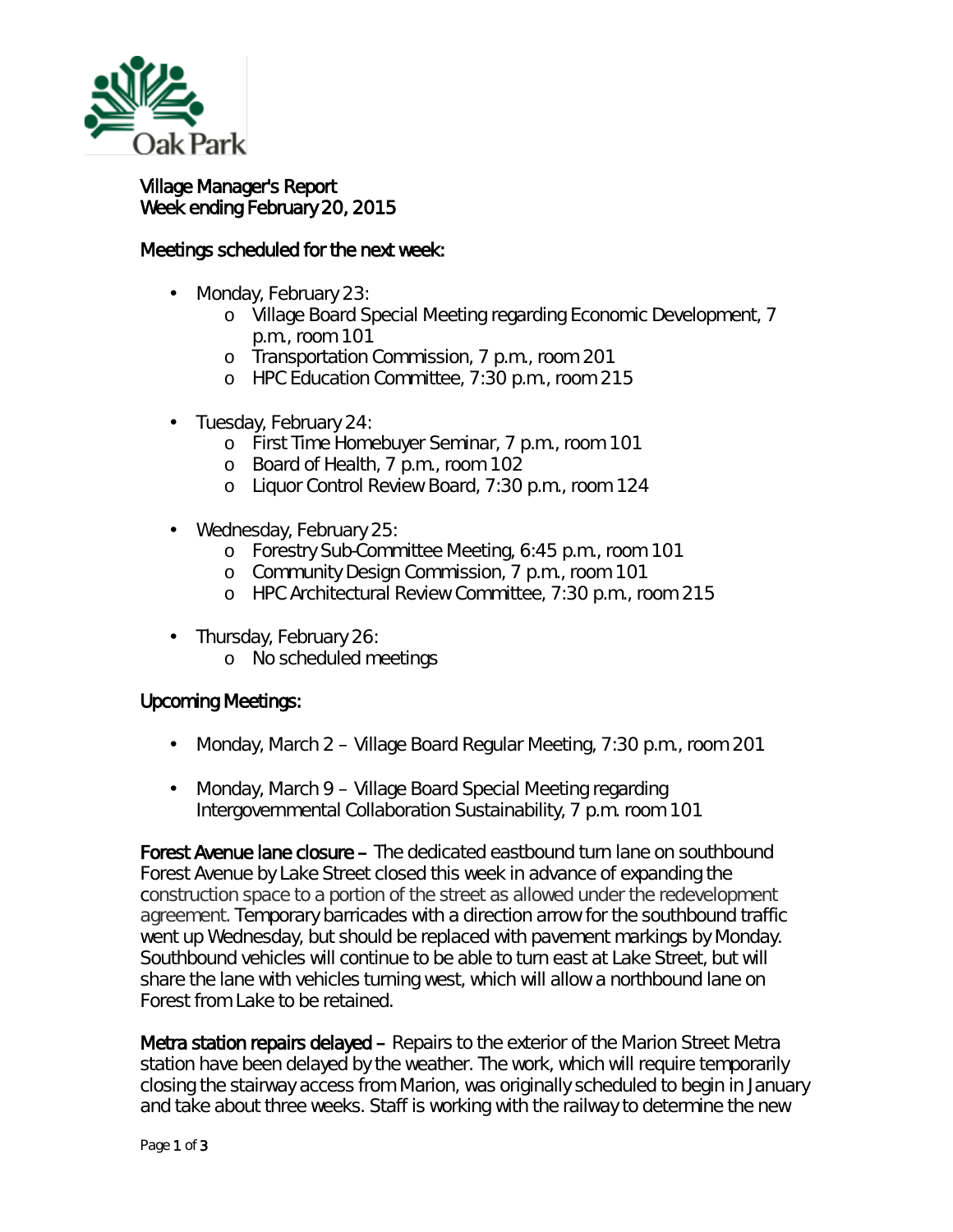schedule. In addition to repairing the brick on the stairway and the exterior of the warming center, the platform also will be resurfaced, but is not expected to impede train boarding.

Whooping cough case reported – An Oak Park River Forest High School student was diagnosed recently with pertussis, a highly contagious illness most commonly referred to as whooping cough. The medical consultant to the Oak Park Health Department and the department's communicable disease coordinator prepared a letter that was sent to the parents of all students who may have come into contact with the infected student. The letter offered details on how to recognize the illness and steps to take should they suspect infection. In addition, parents were given a letter to take to their child's physician should they suspect an exposure to pertussis. [Click here to read the letters.](http://www.oak-park.us/sites/default/files/456678891/2015-02-13-pertussis-letter.pdf)

Cold weather communications – Staff continued to promote the hours and locations of local warming centers as temperatures dropped to record lows this week. Since those most likely to need this information may not be the best connected to modern communications tools, the goal was to encourage individuals and organizations such as the Oak Park Public Library to spread the word to anyone they might know who could use a place to warm up. By encouraging one-on-one communications, hopefully the message reached many of those in need. Here in Oak Park, [West Suburban PADS](http://www.westsuburbanpads.org/get-help) is well known among the at-risk population who most likely rely on support information spread by word-of-mouth.

Monitoring rising concrete costs – The Engineering Division continues monitoring the rising cost of concrete to calculate the impact on scheduled capital improvement projects. With prices up about 25 percent from 2014, scopes of work may need to be adjusted to keep planned capital projects within budgeted amounts. More information will be provided as the impact on specific projects is determined and presented to the Village Board as part of budget discussions.

Narcotics seized at rented house – Oak Park Police officers recently assisted Riverside Police in executing a search warrant at a rented house on south Euclid Avenue that resulted in three arrests and seizures of cannabis, cocaine, methamphetamine, drug paraphernalia and tools for processing, preparing and cutting narcotics for resale. The raid, which occurred at about 6 a.m., Fri., Feb. 13, was the result of an investigation by the West Suburban Enhanced Drug and Gang Enforcement Task Force (WEDGE), a regional task force of west suburban cook County police agencies. [More details on the operation are posted online.](http://www.oak-park.us/news/suspected-drug-ring-busted-rented-house)

Public Works activities – Pothole patching continued, as did the use of temporary pavement repairs where water main breaks had occurred at various locations in the Village. Crews also continued clearing snow from fire hydrants where needed. A water main break at Chicago and Euclid avenues and a broken sewer lateral at 1000 N. Harvey Ave. were repaired. The water meter head change-out program has been completed for the winter and will resume in mid-summer. Forestry crews focused on pruning between North Avenue, Division Street, Harlem Avenue and Austin Boulevard, while the private contractor began pruning trees north of I-290 and south of Madison Street, working east to west. The contractor also continued removing problem trees and those affected by emerald ash borer south of I-290 at the rate of